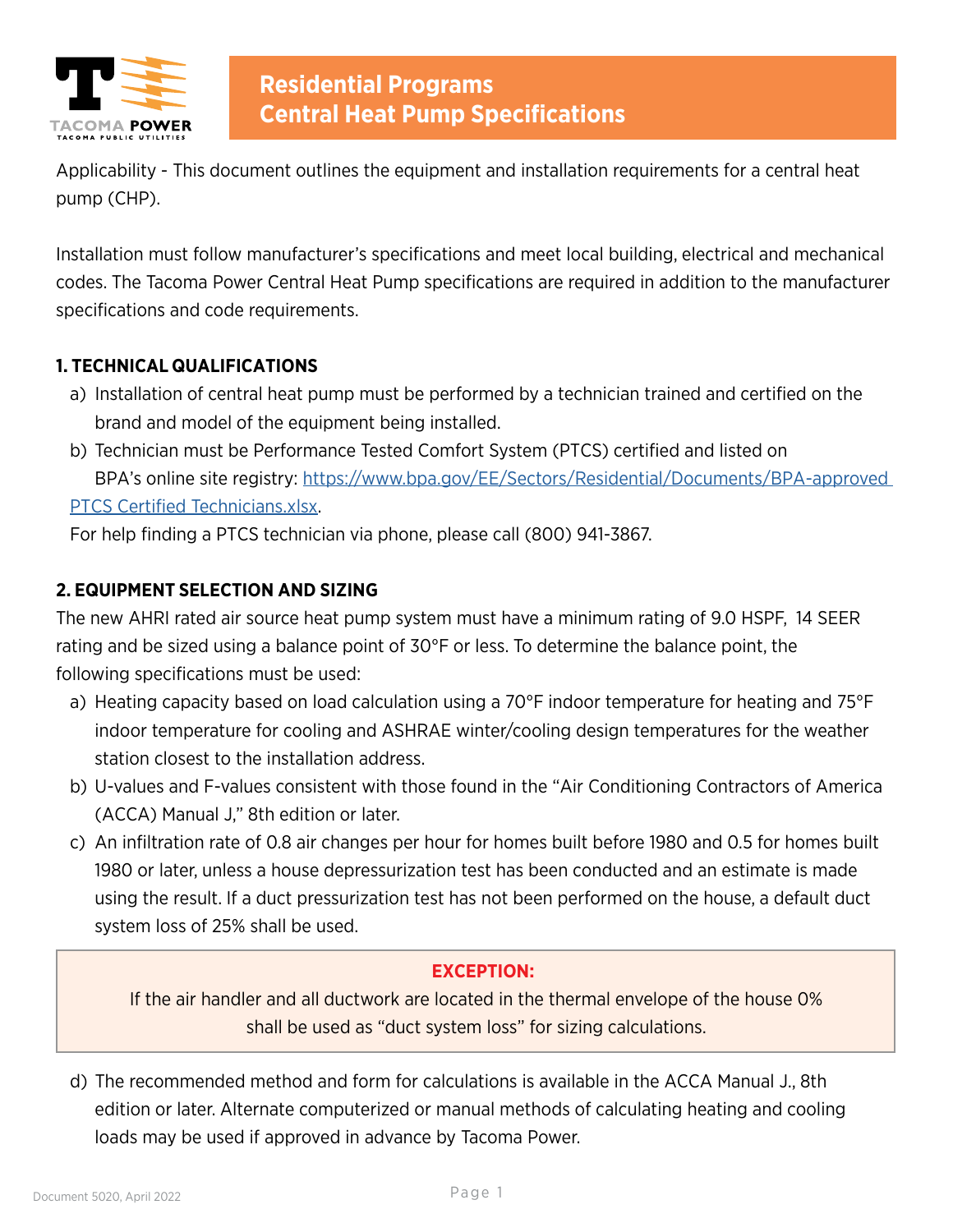# **3. OUTDOOR UNIT MUST:**

- a) Use adjustable risers to allow for better drainage and prevent debris and snow build-up
- b) Be installed on a stable, level surface
- c) Be secured to the pad and risers using bolts and/or adhesive
- d) Be located away from walkways and driveways where drainage may result in a slipping hazard

# **4. EXTERNAL STATIC PRESSURE**

The total external pressure acting on the system air handler must not exceed 0.8 inches of water (200 Pascals (Pa)).

# **5. AIR FLOW**

Air flow across the indoor coil must be as specified in the heat pump manufacturer's documentation. If the manufacturer's documentation is not specific, this should be set at between a minimum of 325 to less than 500 cubic feet per minute (CFM) per 12,000 Btu/hr output at AHRI rating conditions. The approved methods of measurement include:

- TruFlow plate
- Alternate flow testing method: total static pressure. Use BPA ESP lookup table to determine air flow.
- Duct pressurization fan matching method per plate

## **6. REFRIGERANT TUBING**

- a) Create new flares using an appropriate R410A flaring tool and measurement gauge. **Do not use** manufacturer provided tubing flares and fittings.
- b) Apply refrigerant oil to the end of each flare.
- c) Connect tubing with R410A nuts (supplied with your outdoor unit) and tighten to manufacturer's specifications.

### **7. REFRIGERANT CHARGE**

The technician **must** follow the manufacturer's guidelines for charging a new system and make any necessary adjustments for non-standard line set lengths. The technician is required to use a vacuum pump during installation. It is also acceptable to use any alternative refrigerant measuring methods that are approved and documented by the manufacturer.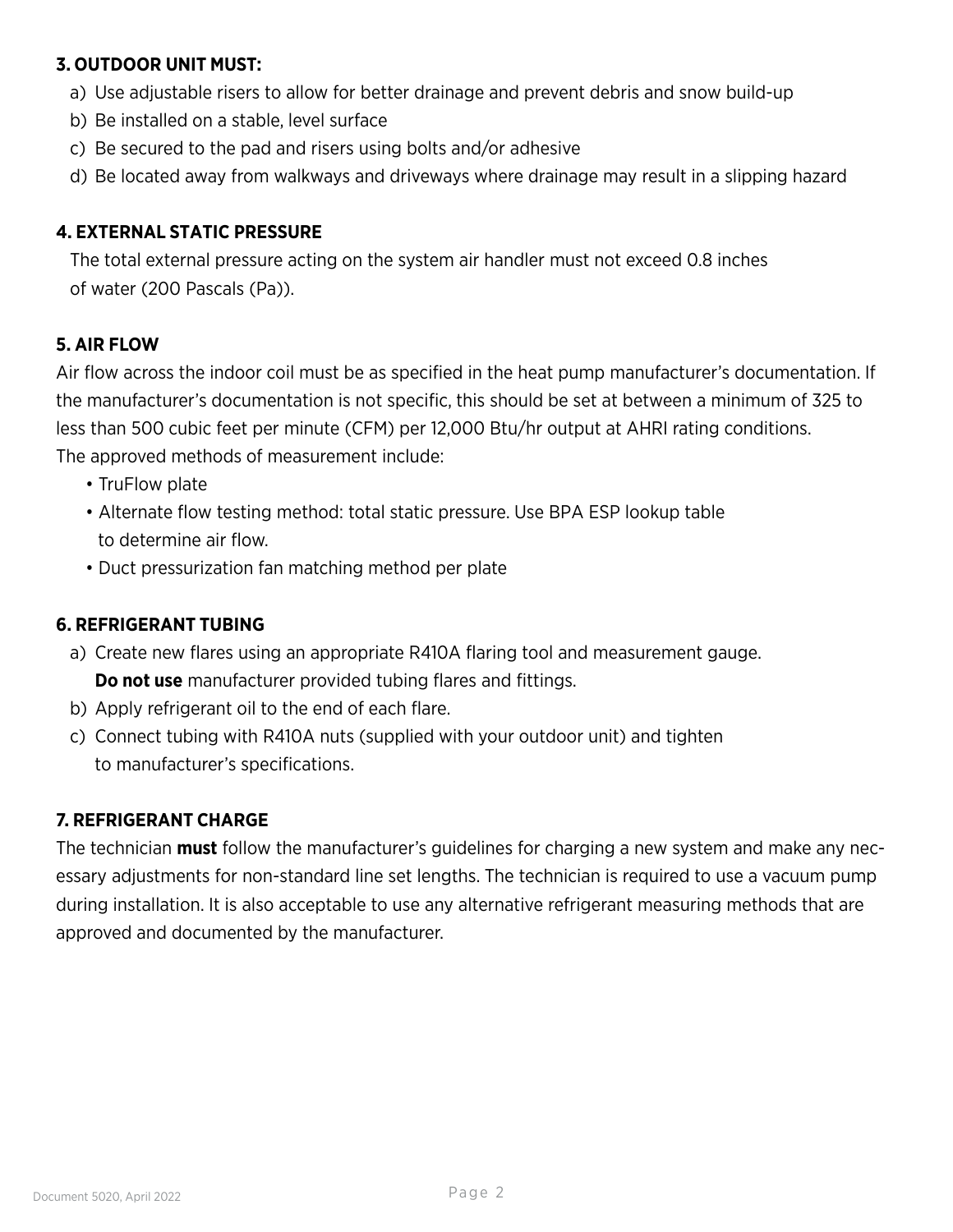- a) **Heating** If the outdoor temperature is 65°F or less, test in heating mode after running the heat pump for a recommended 15 minutes, if not otherwise specified by the manufacturer, with the auxiliary back-up heat turned off. The temperature change across the air handler indoor coil must be set at or above the minimum temperature split shown in the R-410A Temperature Split table located at: https://www.bpa.gov/ee/sectors/residential/documents/hp\_temp\_split\_table.pdf
- b) **Cooling** If the outdoor temperature is 65°F or higher, test in cooling mode after operating the heat pump for a recommended 15 minutes, if not otherwise specified by the manufacturer. The sub-cooling temperature (discharge temp. – liquid line temp) must meet the manufacturer's documented requirements. For discharge pressures and corresponding temperatures, please refer to the R-401A Pressure Temperature chart located at: https://www.bpa.gov/EE/Sectors/Residential/ Documents/R-410A\_Pressure\_Temperature\_Chart.pdf

### **8. CONTROLS**

a) Auxiliary heat must be controlled in such a manner that it does not engage when the outdoor air temperature rises above 35°F, unless supplemental heating is required during a defrost cycle or when emergency heating is required during a refrigeration cycle failure.

### **9. NOISE & VIBRATION ABATEMENT**

- a) The outdoor unit should be installed in a location that avoids or minimizes the transmission of objectionable noise to adjacent properties, sleeping areas or other areas where noise control is necessary.
- b) Outdoor units must comply with all state and local noise control ordinances. The participating installer is responsible for making any modifications necessary to reduce noise.
- c) The unit base must not be connected to the foundation.

### **10. LINE SET INSULATION & PROTECTION**

- a) Insulation must cover the length of the discharge/suction line where it runs through unheated areas.
- b) Protect the outdoor portion of line set with rigid line hide to avoid premature insulation damage and for aesthetic value.
- c) Line set with exposed insulation that connects the outdoor unit must have a UV protected covering.
- d) Penetrations through the exterior of the home must be sealed with an insulative sealant.
- e) Insulation that has been disturbed by installed line set will be returned to original (or better) condition.